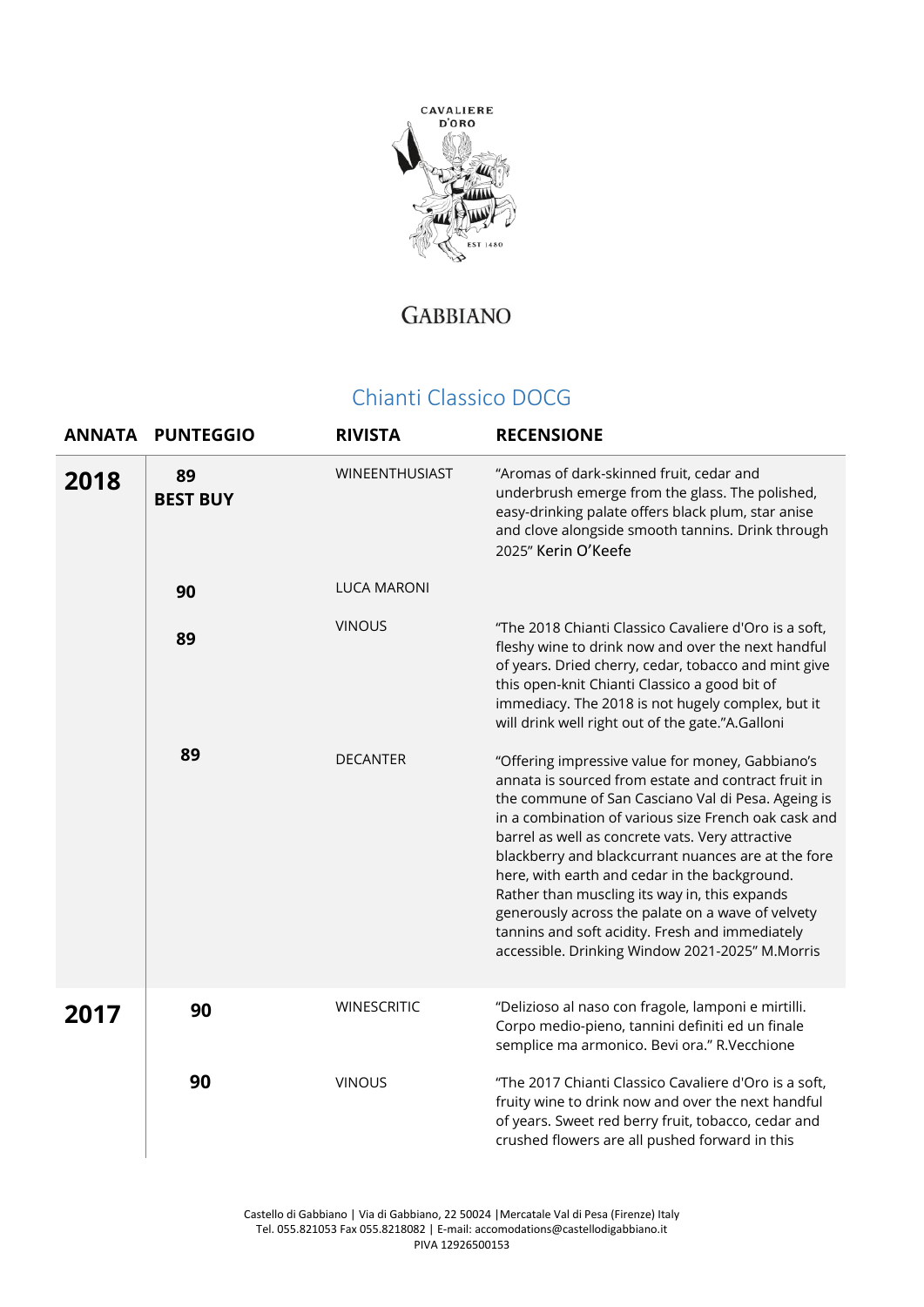|      | 91<br>89<br>#41 TOP100                                       | JAMES SUCKLING<br>WINEENTHUSIAST | easygoing, open-knit Chianti Classico from<br>Gabbiano." A.Galloni<br>"Cherries and orange peel with some spice and<br>cedar character. Medium body, light tannins and a<br>clean finish. Nice hint of bitterness at the end. Drink<br>now."J.S.                                                                                                                                                                         |
|------|--------------------------------------------------------------|----------------------------------|--------------------------------------------------------------------------------------------------------------------------------------------------------------------------------------------------------------------------------------------------------------------------------------------------------------------------------------------------------------------------------------------------------------------------|
|      | <b>BEST BUY</b><br>89                                        | TONY WOOD                        | "Aromas of black-skinned berry, violet and<br>Mediterranean brush lead the nose on this 90%<br>Sangiovese, 5% Merlot and 5% Colorino blend. The<br>savory palate offers dried black cherry, star anise<br>and ground pepper alongside smooth tannins.<br>Drink through 2025. " KERIN O'KEEFE<br>"Mid ruby red in colour. Red cherry, wild strawberry,<br>tobacco, dried earth. Forward acidity upsets the<br>balance."TW |
| 2016 | 93                                                           | JAMES SUCKLING                   | "Refined, tight and very pretty with cherry and cedar<br>character, as well as firm, silky tannins and a fresh,<br>flavorful finish. Medium to full body. Drink now or<br>hold."                                                                                                                                                                                                                                         |
|      | 88                                                           | <b>VINOUS</b>                    | "The 2016 Chianti Classico is aromatic, lifted and<br>gracious in feel. Crushed flowers, sweet red berries,<br>tobacco, cedar and anise are nicely layered in this<br>attractive, perfumed Chianti Classico. I would prefer<br>to drink it over the next few years." A.Galloni                                                                                                                                           |
|      | 89<br><b>BEST BUY</b>                                        | WINEENTHUSIAST                   | "Aromas of violet, dark berry and underbrush lead<br>the nose on this 90% Sangiovese, 5% Merlot and 5%<br>Colorino blend. The juicy palate offers black cherry,<br>star anise and white pepper alongside pliant<br>tannins." - K.O.                                                                                                                                                                                      |
|      | 88<br><b>BEST VALUES</b>                                     | <b>WINESPECTATOR</b>             | "A taut, tannic style, with black cherry, plum, leafy<br>underbrush and tar flavors converging on the<br>dense, burly finish. Best from 2022 through 2030."                                                                                                                                                                                                                                                              |
|      | 87                                                           | <b>ROBERTPARKER</b>              | B.S.<br>"The 2016 Chianti Classico Cavaliere d'Oro is a<br>simple and honest expression of Sangiovese<br>without too many extra bells or whistles. The<br>bouquet offers bright notes of wild cherry, dried<br>raspberry and cassis. Background tones include<br>mild spice and cured tobacco. This is a lean and<br>immediate expression to wash down with your<br>favorite pasta dish."                                |
| 2015 | 92<br><b>BEST VALUES</b><br>#33<br><b>TOP 100 WINES 2019</b> | <b>WINESPECTATOR</b>             | "An elegant style, offering black cherry, blackberry,<br>iron and earth flavors, with a hint of wild herbs. The<br>vibrant structure keeps this focused and drives the<br>lingering finish. Drink now through 2033." B.S.                                                                                                                                                                                                |
|      | 92                                                           | JAMES SUCKLING                   | "A pretty red with dark berry, chocolate and<br>terracotta character. Medium to full body, round and<br>juicy tannins and a flavorful finish. Drink or hold."                                                                                                                                                                                                                                                            |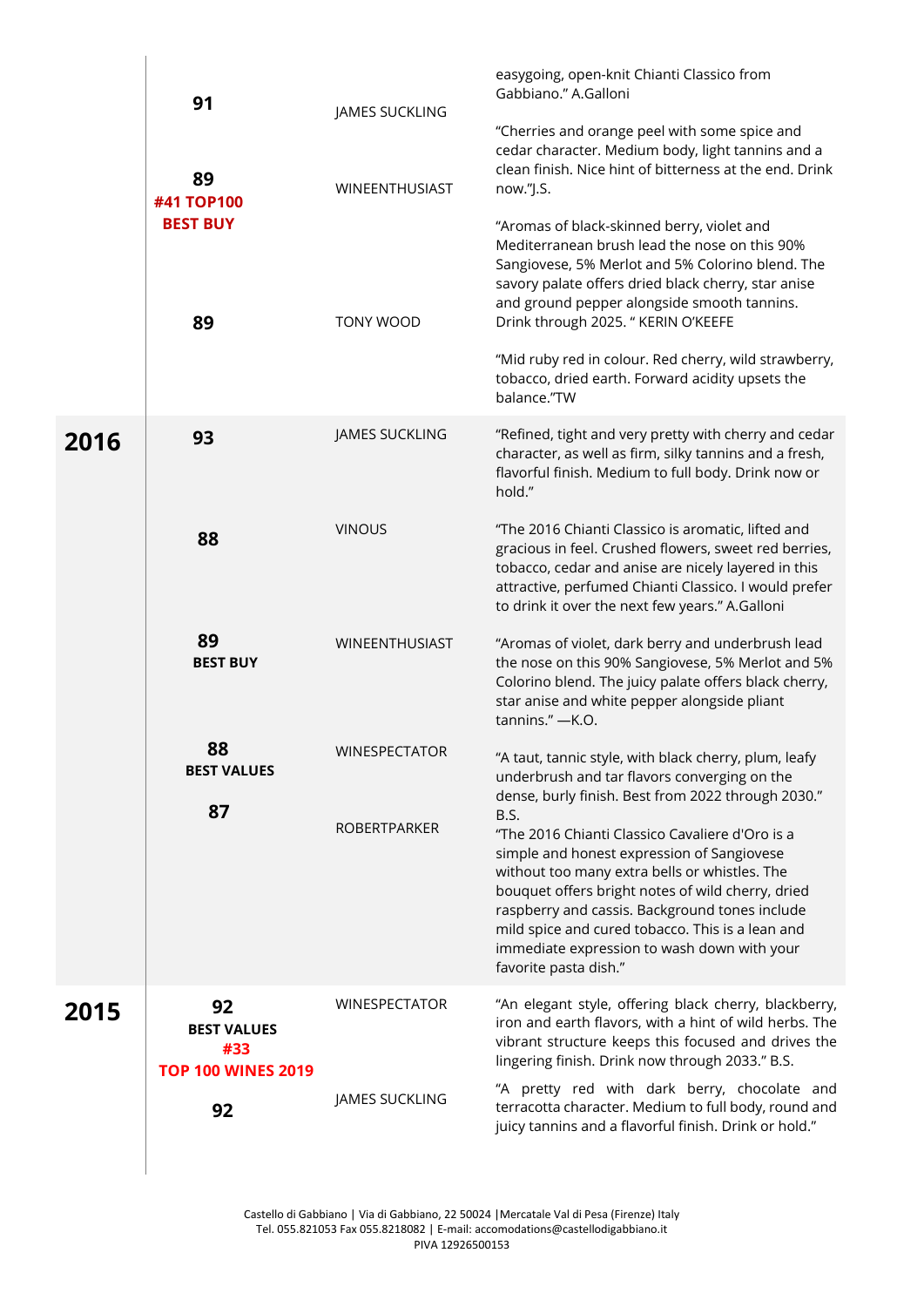|      | 89<br><b>BEST BUY</b>        | WINEENTHUSIAST       | "Made with 90% Sangiovese, 5% Merlot and 5%<br>Colorino, this juicy wine opens with aromas of blue<br>flower, black-skinned berry and a whiff of tobacco.<br>The savory palate doles out Marasca cherry, licorice<br>and black pepper alongside velvety tannins. Enjoy<br>over the next few years." K.O.                                                         |
|------|------------------------------|----------------------|------------------------------------------------------------------------------------------------------------------------------------------------------------------------------------------------------------------------------------------------------------------------------------------------------------------------------------------------------------------|
|      | 88                           | <b>VINOUS</b>        | "The 2015 Chianti Classico is radiant, silky and supple,<br>all qualities that make it an excellent choice for<br>drinking now and over the next handful of years.<br>Bright red cherry, raspberry and floral notes are<br>nicely delineated throughout."                                                                                                        |
|      | 87                           | <b>WINE ADVOCATE</b> | "The 2015 Chianti Classico is a simple and<br>streamlined wine with a food-friendly disposition.<br>You could pair this no-fuss value wine with a lunch<br>omelet topped with fresh garden herbs and dill. The<br>straightforward assembly sees 90% Sangiovese<br>enhanced by the softness, color intensity and mild<br>structure of 5% Merlot and 5% Colorino." |
|      | <b>4GRAPPOLI</b>             | <b>BIBENDA</b>       | "Rubino. Sventaglia note fruttate e di spezie fini, poi<br>humus e pepe. Sorso rispondente, tipicamente<br>fresco, sapido e dal tannino"                                                                                                                                                                                                                         |
| 2014 | 91                           | JAMESUCKLING.COM     | Soft and fruity with dried berry, cherry and hints of<br>cream. Medium body, fine tannins and a fresh,<br>savory finish. Solid Chianti Classico. Drink now.                                                                                                                                                                                                      |
| 2013 | 91                           | JAMESUCKLING.COM     | "A full and silky red with dark berry, chocolate, and<br>chili aromas and flavors. Full body. Delicious fruit.<br>Drink now."                                                                                                                                                                                                                                    |
| 2012 | 90<br><b>TOP 100 BestBuy</b> | WINEENTHUSIAST       | Kerin O'Keefe "This straightforward, savory wine<br>opens with aromas of ripe berry, tobacco, blue<br>flowers and a whiff of cedar. The bright, accessible<br>palate delivers crushed black cherry, licorice and<br>white pepper alongside supple tannins and fresh<br>acidity. It's made for sheer drinking pleasure so enjoy<br>over the next few years."      |
| 2011 | 90<br>"#33 TOP 100 BestBuy " | WINEENTHUSIAST       | Kerin O'Keefe "This vibrant selection offers floral and<br>fruit fragrances of violet and red berry. The palate<br>delivers juicy red cherry flavor, with white pepper<br>and nutmeg accents alongside bracing tannins that<br>should soften over the next year or two. Perfect to<br>match with barbecues or pastas topped with dense<br>sauces."               |
|      | 88                           | <b>VINOUS</b>        | A.Galloni "Gabbiano's 2011 Chianti Classico is a<br>pretty wine to drink over the next few years. Crushed<br>raspberries, tobacco, cedar, dried flowers and mint<br>waft from the glass in this delicate yet pliant, open<br>Chianti Classico. The 2011 is 90% Sangiovese and<br>10%<br>other<br>(mostly<br>Merlot)<br>grapes<br>aged<br>predominantly in cask." |
|      | 90                           | JAMESUCKLING.COM     |                                                                                                                                                                                                                                                                                                                                                                  |